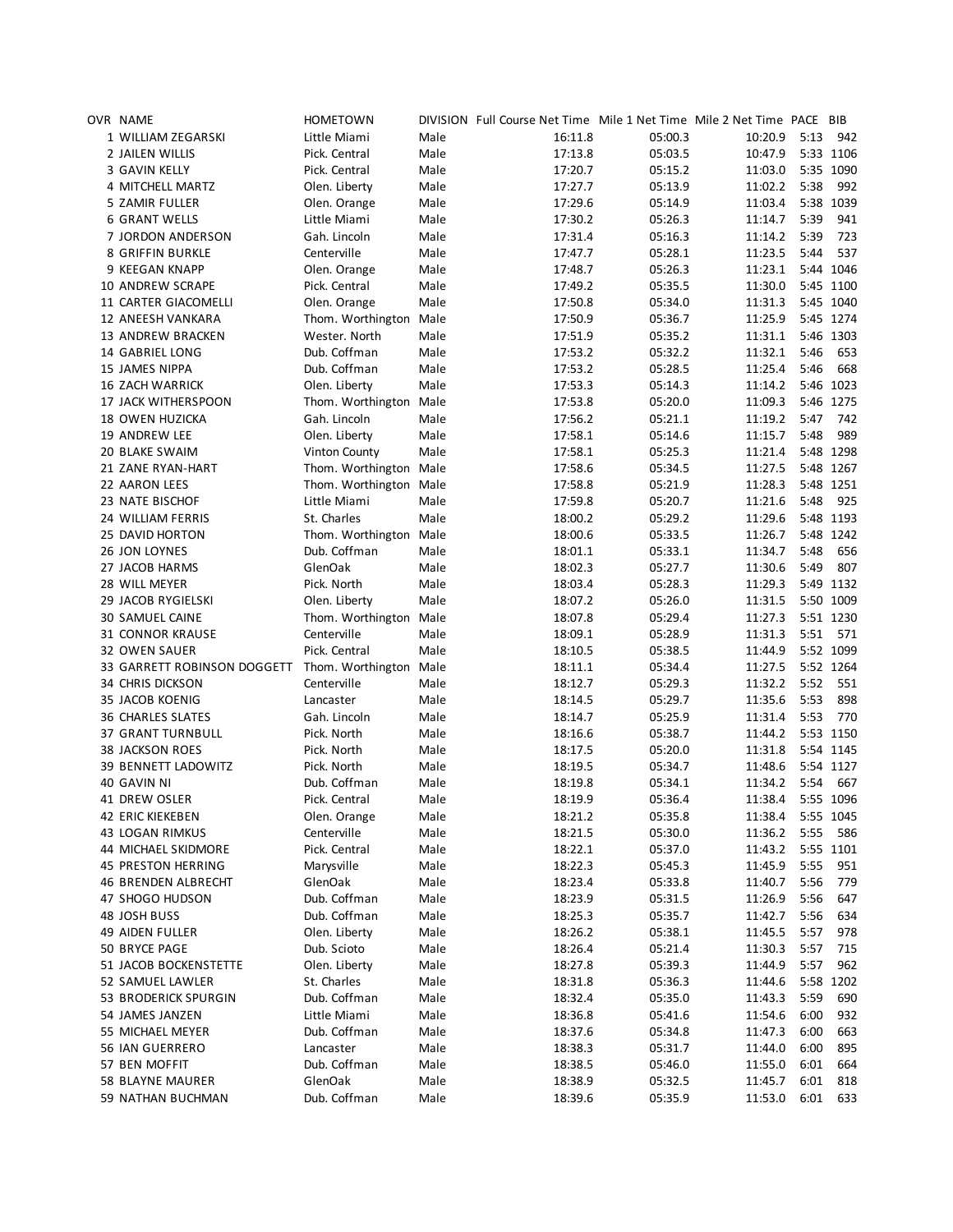| 60 JACOB WOOD                | Thom. Worthington Male |              | 18:40.3 | 05:50.9            | 12:01.0 |      | 6:01 1276 |
|------------------------------|------------------------|--------------|---------|--------------------|---------|------|-----------|
| 61 LUKE SCHMITT              | Olen. Liberty          | Male         | 18:40.6 | 05:41.0            | 11:55.2 |      | 6:01 1011 |
| <b>62 JACKSON MCELDOWNEY</b> | Centerville            | Male         | 18:41.0 | 05:37.6            | 11:53.8 | 6:01 | 575       |
| <b>63 SEAN PEYTON</b>        | Gah. Lincoln           | Male         | 18:42.5 | 05:35.5            | 11:47.9 | 6:02 | 757       |
| 64 OWEN DETEMPLE             | Wester. North          | Male         | 18:43.2 | 05:37.7            | 11:52.7 |      | 6:02 1311 |
| <b>65 CARSON EBBRECHT</b>    | Wester. North          | Male         | 18:43.4 | 05:40.5            | 11:55.2 |      | 6:02 1312 |
| 66 ANDREW DUNN               | St. Charles            | Male         | 18:45.8 | 05:35.1            | 11:45.1 |      | 6:03 1189 |
| <b>67 ROBERT HOUSER</b>      | Wester. North          | Male         | 18:46.2 | 05:40.2            | 11:54.8 |      | 6:03 1318 |
| <b>68 COLLIN SEARFOSS</b>    | Pick. North            | Male         | 18:47.9 | 05:48.0            | 12:03.3 |      | 6:04 1148 |
| 69 CHRIS COPPEL              | Wor. Kilbourne         | Male         | 18:51.1 | 05:36.9            | 11:59.7 |      | 6:05 1359 |
|                              |                        | Male         | 18:53.4 | 05:42.6            | 11:55.8 |      | 6:05 1331 |
| 70 MATTHEW ROLLINS           | Wester. North          |              |         |                    |         |      |           |
| 71 FREDDY SHIMP              | St. Charles            | Male         | 18:54.5 | 05:36.3            | 11:52.7 |      | 6:06 1218 |
| 71 ELI LAUGHMAN              | GlenOak                | Male         | 18:54.5 | 05:45.0            | 12:04.1 | 6:06 | 814       |
| <b>73 STYRON LEBBIE</b>      | Lancaster              | Male         | 18:55.0 | 05:43.4            | 12:05.8 | 6:06 | 901       |
| 74 DREW SNIPES               | Pick. North            | Male         | 18:55.1 | 05:35.9            | 12:03.2 |      | 6:06 1149 |
| 75 ANDREW PIZZICO            | Gah. Lincoln           | Male         | 18:55.5 | 05:32.3            | 11:54.5 | 6:06 | 759       |
| 76 SAMUEL GUY                | Thom. Worthington      | Male         | 18:57.8 | 05:43.6            | 12:00.7 |      | 6:07 1239 |
| 77 OWEN HEDBERG              | Thom. Worthington Male |              | 18:59.1 | 05:50.5            | 12:02.3 |      | 6:07 1240 |
| 78 ANDREW BARENDSE           | Olen. Orange           | Male         | 18:59.3 | 05:52.5            | 12:09.0 |      | 6:07 1026 |
| 79 ANTHONY GOMEZ             | Little Miami           | Male         | 19:00.3 | 05:45.3            | 11:57.9 | 6:08 | 929       |
| <b>80 COLIN MCCLOSKEY</b>    | Olen. Orange           | Male         | 19:01.0 | 05:44.5            | 12:05.8 |      | 6:08 1053 |
| 81 NICK PEREZ                | Centerville            | Male         | 19:03.0 | 05:49.9            | 12:10.3 | 6:08 | 582       |
| 82 MAX WHITE                 | Pick. North            | Male         | 19:03.2 | 05:42.4            | 11:59.9 |      | 6:08 1156 |
| 83 GABE DAY                  | Centerville            | Male         | 19:03.5 | 05:31.8            | 11:54.0 | 6:09 | 548       |
| <b>84 JOHN HINTON</b>        | Del. Hayes             | Male         | 19:04.4 | 05:39.8            | 12:07.5 | 6:09 | 856       |
| 85 AUSTIN MEHL               | Dub. Coffman           | Male         | 19:04.4 | 05:46.9            | 12:15.0 | 6:09 | 662       |
| 86 CALEB LIPKIN              | St. Charles            | Male         | 19:05.1 | 05:19.0            | 11:45.3 |      | 6:09 1204 |
| 87 GRAYSON AILTS             | Dub. Coffman           | Male         | 19:07.3 | 05:47.1            | 12:14.4 | 6:10 | 628       |
| 88 THOMAS SINCLAIR           | Thom. Worthington      | Male         | 19:07.5 | 05:55.5            | 12:11.3 |      | 6:10 1271 |
| 89 SEAN DOWNS                | Centerville            | Male         | 19:07.6 | 05:51.1            | 12:10.0 | 6:10 | 553       |
| 90 BEN AMBLER                | Wor. Kilbourne         | Male         | 19:08.3 | 05:42.3            | 12:03.1 |      | 6:10 1350 |
| 91 OWEN MCCANDLISH           | Lancaster              | Male         | 19:08.4 | 05:34.6            | 12:03.4 | 6:10 | 903       |
|                              |                        |              |         |                    | 11:59.9 | 6:10 | 883       |
| 92 MASON BALES               | Lancaster              | Male<br>Male | 19:08.9 | 05:34.2<br>05:43.7 | 12:01.8 | 6:10 | 882       |
| 93 JOHN ANDERSON             | Lancaster              |              | 19:09.3 |                    |         |      |           |
| 94 JUSTIN REITANO            | Pick. North            | Male         | 19:10.4 | 05:20.8            | 11:45.3 |      | 6:11 1144 |
| 95 DAVID ANTHONY             | Little Miami           | Male         | 19:12.6 | 05:46.1            | 12:15.4 | 6:11 | 922       |
| 96 TROY GRAY                 | GlenOak                | Male         | 19:12.9 | 05:48.6            | 12:11.8 | 6:12 | 805       |
| 97 JACK FRITCHIE             | Dub. Scioto            | Male         | 19:14.5 | 05:45.6            | 12:08.7 | 6:12 | 703       |
| 98 NATHAN BEASLEY            | Olen. Liberty          | Male         | 19:16.3 | 05:41.3            | 12:09.8 | 6:13 | 959       |
| 99 RICHIE DESKIN             | GlenOak                | Male         | 19:16.4 | 05:49.5            | 12:12.9 | 6:13 | 792       |
| 100 NIKOLAS NEOS             | Olen. Liberty          | Male         | 19:16.9 | 05:41.0            | 12:06.7 | 6:13 | 997       |
| 101 DANIEL FERGUSON          | St. Charles            | Male         | 19:17.1 | 05:48.3            | 12:14.6 |      | 6:13 1192 |
| 102 SAM STINSON              | Little Miami           | Male         | 19:17.2 | 05:50.2            | 12:18.0 | 6:13 | 939       |
| 103 JERRY WANG               | Olen. Orange           | Male         | 19:18.3 | 05:59.0            | 12:18.2 |      | 6:13 1071 |
| 104 GAVIN PAPE               | Gah. Lincoln           | Male         | 19:18.4 | 05:46.5            | 12:12.8 | 6:13 | 754       |
| 105 ANDREW HUFFMAN           | St. Charles            | Male         | 19:18.5 | 05:46.8            | 12:14.9 |      | 6:13 1197 |
| 106 ELIJAH CASSIDY           | St. Charles            | Male         | 19:18.9 | 05:36.8            | 12:08.6 |      | 6:14 1185 |
| 107 MURPHY HAZELL            | Gah. Lincoln           | Male         | 19:19.7 | 05:43.6            | 12:13.0 | 6:14 | 736       |
| 108 JACOB DICE               | Centerville            | Male         | 19:21.1 | 05:48.0            | 12:09.4 | 6:14 | 550       |
| 109 JONATHAN SCARDON         | Dub. Coffman           | Male         | 19:21.6 | 05:45.3            | 12:11.1 | 6:14 | 684       |
| 110 GAGE CARLUCCI            | Lancaster              | Male         | 19:22.1 | 05:55.1            | 12:21.5 | 6:15 | 885       |
| 111 GRAYSON LINNELL          | Pick. North            | Male         | 19:22.6 | 05:50.5            | 12:13.5 |      | 6:15 1128 |
| 112 SEAN MCHENRY             | Olen. Orange           | Male         | 19:22.9 | 05:43.8            | 12:05.6 |      | 6:15 1055 |
|                              | Thom. Worthington      |              |         |                    |         |      | 6:15 1258 |
| 113 BURKE MOONEY             |                        | Male         | 19:23.4 | 05:51.9            | 12:17.3 |      |           |
| 114 JASPER SEDAY             | Centerville            | Male         | 19:24.1 | 05:52.1            | 12:25.1 | 6:15 | 587       |
| <b>115 HUNTER BARTON</b>     | Pick. North            | Male         | 19:25.4 | 05:46.8            | 12:17.8 |      | 6:16 1108 |
| 116 PARKS ADAMS              | Thom. Worthington      | Male         | 19:25.6 | 05:54.3            | 12:23.1 |      | 6:16 1222 |
| 117 HOLDEN WALTERS           | Olen. Liberty          | Male         | 19:25.8 | 05:55.3            | 12:19.5 |      | 6:16 1020 |
| 118 SEAN FARRELL             | Wester. North          | Male         | 19:26.9 | 05:57.0            | 12:27.6 |      | 6:16 1314 |
| 119 CALEB KAUFFMAN           | Centerville            | Male         | 19:27.9 | 06:01.0            | 12:28.2 | 6:16 | 567       |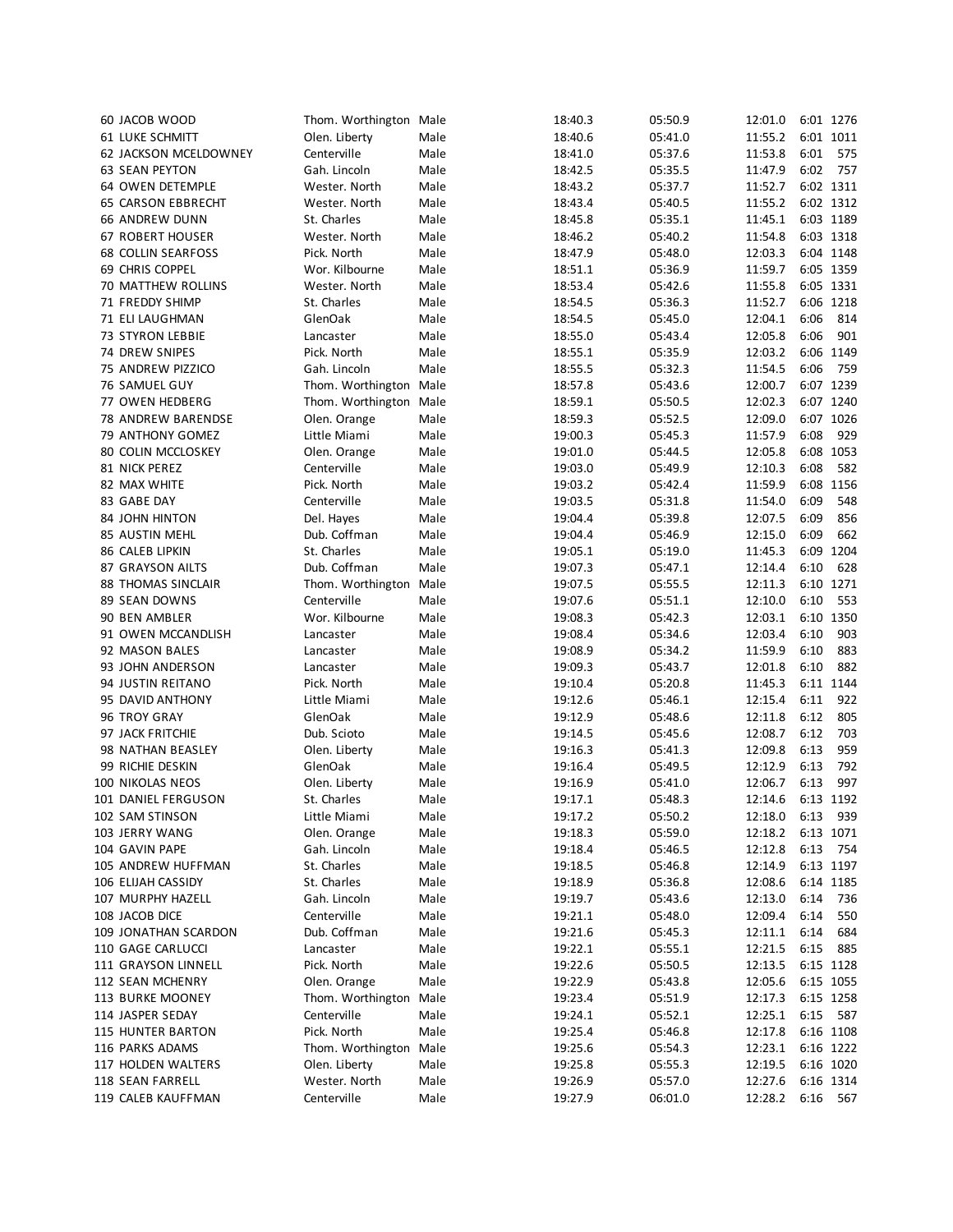| 120 TOBY SHAW                 | Wor. Kilbourne         | Male | 19:28.3 | 05:56.4            | 12:28.0 |           | 6:17 1381 |
|-------------------------------|------------------------|------|---------|--------------------|---------|-----------|-----------|
| 121 NIK KISTLER               | Vinton County          | Male | 19:29.5 | 05:49.6            | 12:22.7 |           | 6:17 1291 |
| 122 COLIN MILLIGAN            | Olen. Liberty          | Male | 19:30.5 | 05:53.0            | 12:20.8 | 6:17      | 993       |
| 123 JOSH LAYNE                | Olen. Orange           | Male | 19:32.7 | 05:59.8            | 12:28.8 | 6:18 1050 |           |
| 124 CHASE BORDEN              | Olen. Liberty          | Male | 19:34.4 | 05:58.8            | 12:27.5 | 6:18      | 964       |
| <b>125 MERRICK SHORTER</b>    | Dub. Coffman           | Male | 19:34.8 | 05:47.7            | 12:19.2 | 6:19      | 688       |
| 126 NIKHIL PARUCHURI          | Olen. Liberty          | Male | 19:36.9 | 05:54.5            | 12:29.0 |           | 6:19 1001 |
| 127 ALEX RODENBAUGH           | Lancaster              | Male | 19:37.1 | 05:50.5            | 12:20.1 | 6:19      | 911       |
| 128 LARSON BECKER             | Gah. Lincoln           | Male | 19:38.9 | 05:49.5            | 12:21.3 | 6:20      | 725       |
| <b>129 BRADEN DAUGHERTY</b>   | GlenOak                | Male |         |                    | 12:34.2 | 6:20      | 789       |
| <b>130 JACK WINGER</b>        |                        | Male | 19:39.6 | 06:01.6<br>05:33.9 | 12:21.1 | 6:20      | 777       |
|                               | Gah. Lincoln           |      | 19:40.4 |                    |         |           |           |
| 131 CHRIS MATTESON            | <b>Vinton County</b>   | Male | 19:42.0 | 05:50.0            | 12:24.9 |           | 6:21 1294 |
| <b>132 LUKE KNUEVE</b>        | St. Charles            | Male | 19:42.1 | 05:50.1            | 12:23.7 |           | 6:21 1200 |
| 133 PAVAN INAGANTI            | Olen. Orange           | Male | 19:43.2 | 05:58.1            | 12:33.2 | 6:21 1043 |           |
| 134 LIAM JOHNSON              | Thom. Worthington Male |      | 19:43.6 | 06:16.8            | 12:49.8 | 6:21 1246 |           |
| 135 RAY SOLDINI               | Dub. Scioto            | Male | 19:44.5 | 06:09.4            | 12:44.2 | 6:22      | 717       |
| 136 JACOB ANDERSON            | Lancaster              | Male | 19:44.7 | 06:03.5            | 12:33.6 | 6:22      | 881       |
| 137 BRIAN MULLER              | Centerville            | Male | 19:45.4 | 06:02.3            | 12:36.3 | 6:22      | 576       |
| 138 ZACH BUSS                 | Wester. North          | Male | 19:45.8 | 06:01.4            | 12:35.8 | 6:22 1304 |           |
| 139 JACK HELMER               | Olen. Orange           | Male | 19:46.5 | 05:57.7            | 12:33.3 |           | 6:22 1041 |
| <b>140 NATHAN PICKLESIMER</b> | Centerville            | Male | 19:46.7 | 05:55.8            | 12:28.2 | 6:22      | 583       |
| 141 ALEX GARBER               | Wor. Kilbourne         | Male | 19:48.4 | 06:04.9            | 12:43.5 |           | 6:23 1366 |
| <b>142 NICK BAUGHMAN</b>      | Wor. Kilbourne         | Male | 19:48.4 | 06:06.5            | 12:42.9 | 6:23 1353 |           |
| 143 JAMES MESSERLY            | St. Charles            | Male | 19:49.4 | 05:52.8            | 12:34.1 | 6:23 1208 |           |
| 144 DREW KLIPFER              | Pick. Central          | Male | 19:49.5 | 06:01.6            | 12:38.9 |           | 6:23 1091 |
| 145 GEORGE FANG               | Wor. Kilbourne         | Male | 19:51.6 | 06:06.6            | 12:42.6 |           | 6:24 1362 |
| 146 HENRY MARKWARDT           | Thom. Worthington      | Male | 19:51.7 | 06:05.6            | 12:41.0 | 6:24 1253 |           |
| 147 TIM BUMGARDNER            | Del. Hayes             | Male | 19:52.3 | 06:16.1            | 12:44.1 | 6:24      | 847       |
| 148 NEIL AMMER                | Centerville            | Male | 19:52.3 | 06:06.2            | 12:37.8 | 6:24      | 529       |
| 149 ANDREW KLINGELE           | St. Charles            | Male | 19:54.1 | 05:48.8            | 12:29.2 |           | 6:25 1199 |
| 150 PATRICK MCCAFFERTY        | Centerville            | Male | 19:54.4 | 05:55.0            | 12:34.7 | 6:25      | 574       |
| 151 MITCHELL CUTLER           | Centerville            | Male | 19:54.5 | 06:05.1            | 12:46.2 | 6:25      | 543       |
| 152 WILLIAM MICHAEL           | Gah. Lincoln           | Male | 19:58.4 | 05:41.9            | 12:26.8 | 6:26      | 751       |
| 153 TYLOR RAGER               | Lancaster              | Male | 19:58.9 | 05:43.4            | 12:09.4 | 6:26      | 909       |
|                               |                        |      |         |                    |         |           | 891       |
| 154 JORDAN FINN               | Lancaster              | Male | 19:59.4 | 05:52.8            | 12:17.0 | 6:27      |           |
| 155 JACK PAULSON              | Centerville            | Male | 20:00.4 | 06:07.5            | 12:49.4 | 6:27      | 580       |
| 156 JACK BARTLETT             | St. Charles            | Male | 20:01.3 | 05:55.1            | 12:41.3 | 6:27 1175 |           |
| 157 KALEB PUDDER              | GlenOak                | Male | 20:02.0 | 06:12.7            | 12:54.6 | 6:27      | 829       |
| 158 KAI DAGES                 | Wester. North          | Male | 20:02.8 | 06:05.8            | 12:49.6 | 6:28 1306 |           |
| <b>159 OWEN MARANO</b>        | Wor. Kilbourne         | Male | 20:03.1 | 05:58.0            | 12:38.7 |           | 6:28 1370 |
| 160 MARK FERNANDEZ            | Wester. North          | Male | 20:04.2 | 05:56.8            | 12:35.6 |           | 6:28 1315 |
| 161 JACK DRYER                | Pick. Central          | Male | 20:04.8 | 06:01.4            | 12:41.8 |           | 6:28 1084 |
| 162 BRYCE STOECKLIN           | Gah. Lincoln           | Male | 20:06.7 | 05:43.8            | 12:33.0 | 6:29      | 771       |
| 163 DOUG GRAHAM               | Pick. Central          | Male | 20:08.5 | 05:55.9            | 12:38.9 | 6:29      | 1087      |
| 164 HENRY DABBELT             | Centerville            | Male | 20:10.1 | 06:09.2            | 12:52.6 | 6:30      | 545       |
| 165 XAVIER FECK               | Olen. Liberty          | Male | 20:11.8 | 06:08.5            | 12:50.4 | 6:31      | 974       |
| 166 NOAH LONG                 | Thom. Worthington      | Male | 20:14.4 | 06:01.9            | 12:40.1 |           | 6:31 1252 |
| <b>167 NICK FRANCISCO</b>     | Olen. Orange           | Male | 20:15.2 | 06:16.8            | 12:55.7 |           | 6:32 1036 |
| 168 SAM MARTIN                | Centerville            | Male | 20:17.3 | 06:19.2            | 13:01.1 | 6:32      | 572       |
| 169 EVAN SAGE                 | St. Charles            | Male | 20:19.1 | 05:48.6            | 12:32.6 |           | 6:33 1215 |
| 170 CARSON SANDERS            | Pick. North            | Male | 20:19.1 | 06:12.6            | 12:49.7 |           | 6:33 1146 |
| 171 ABHI REDDI                | Olen. Liberty          | Male | 20:19.8 | 06:04.1            | 12:53.7 |           | 6:33 1007 |
| 172 MICHAEL QUERY             | Olen. Liberty          | Male | 20:21.0 | 05:59.6            | 12:49.6 |           | 6:33 1004 |
| 173 SEBASTIAN FAST            | St. Charles            | Male | 20:22.7 | 05:53.6            | 12:41.3 |           | 6:34 1191 |
| 174 FINNEGAN MILLER           | Pick. Central          | Male | 20:24.2 | 06:18.1            | 13:05.1 |           | 6:35 1095 |
| 175 KONNER HAMMERS            | Dub. Scioto            | Male | 20:25.0 | 06:20.2            | 13:04.9 | 6:35      | 706       |
|                               |                        |      |         |                    |         | 6:35      |           |
| 176 CONNOR BORING             | Centerville            | Male | 20:25.8 | 05:42.1            | 12:10.1 |           | 534       |
| 177 MATTHEW JONES             | Gah. Lincoln           | Male | 20:26.4 | 06:15.2            | 13:07.2 | 6:35      | 745       |
| 178 AIDEN MILTON              | Olen. Liberty          | Male | 20:26.5 | 06:09.2            | 12:53.8 | 6:35      | 994       |
| 179 JUSTYN BERNARD            | Marysville             | Male | 20:26.8 | 06:18.2            | 13:03.0 | 6:35      | 945       |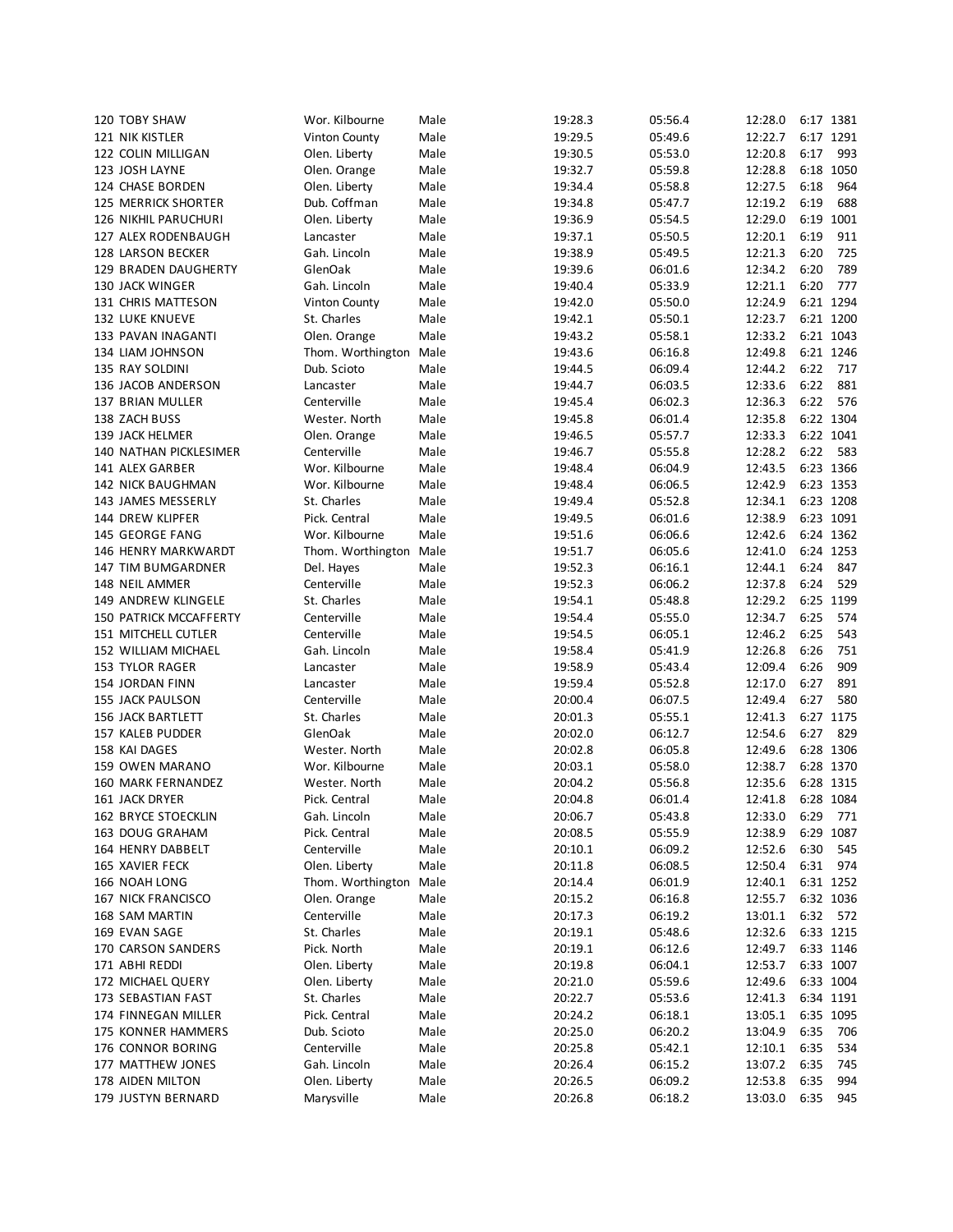| 180 COOPER VOGEL             | Dub. Coffman      | Male | 20:27.8 | 06:20.3 | 13:02.3 | 6:36 | 693       |
|------------------------------|-------------------|------|---------|---------|---------|------|-----------|
| 181 WARREN DSOUZA            | St. Charles       | Male | 20:28.2 | 06:10.9 | 13:06.8 |      | 6:36 1188 |
| <b>182 SATVIK KANNEKANTI</b> | Olen. Liberty     | Male | 20:28.5 | 06:08.9 | 12:59.0 | 6:36 | 985       |
| <b>183 TRENTON HOLE</b>      | Del. Hayes        | Male | 20:29.0 | 05:51.8 | 12:49.2 | 6:36 | 857       |
|                              |                   |      |         |         |         |      |           |
| 184 JOEY ENDERS              | Wester. North     | Male | 20:30.0 | 06:05.9 | 12:56.5 |      | 6:36 1313 |
| <b>185 GRAYSON ATKINS</b>    | Centerville       | Male | 20:30.7 | 06:05.0 | 13:00.9 | 6:37 | 530       |
| 186 ALEXANDER CWIAK          | GlenOak           | Male | 20:31.2 | 06:14.4 | 13:06.9 | 6:37 | 788       |
| 187 JAKOB HAMMOND            | Pick. Central     | Male | 20:31.6 | 06:00.3 | 12:48.2 |      | 6:37 1088 |
| 188 BRENT DAUBENMIRE         | Wester. North     | Male | 20:36.2 | 06:07.8 | 13:03.1 |      | 6:38 1307 |
| 189 CARSON HARRIS            | Little Miami      | Male | 20:36.8 | 06:04.0 | 13:06.3 | 6:39 | 930       |
| <b>190 ETHAN DILTS</b>       | Pick. Central     | Male | 20:37.4 | 06:18.2 | 13:08.0 | 6:39 | 1083      |
| 191 AUSTIN ADAM              | Gah. Lincoln      | Male | 20:37.5 | 06:22.7 | 13:15.5 | 6:39 | 720       |
| 192 JOSEPH DRAGONI           | Olen. Liberty     | Male | 20:37.6 | 06:09.3 | 12:58.3 | 6:39 | 972       |
| 193 SAGE REIMAN              | Centerville       | Male | 20:41.0 | 06:22.7 | 13:13.6 | 6:40 | 584       |
|                              |                   |      |         |         |         |      | 953       |
| 194 DANIEL KRUSE             | Marysville        | Male | 20:42.3 | 06:20.0 | 13:16.9 | 6:40 |           |
| 195 ISAAC RIDGEWAY           | Gah. Lincoln      | Male | 20:42.8 | 06:16.0 | 13:14.6 | 6:41 | 761       |
| 196 SHYAMSAI BETHINA         | Dub. Coffman      | Male | 20:43.4 | 06:14.6 | 13:01.7 | 6:41 | 631       |
| 197 XAVIER GILLEM            | Centerville       | Male | 20:43.8 | 06:08.0 | 12:49.3 | 6:41 | 561       |
| 198 ANDY LUSKY               | St. Charles       | Male | 20:44.2 | 06:03.2 | 13:00.2 |      | 6:41 1205 |
| 199 JARED HAHN               | GlenOak           | Male | 20:44.8 | 06:21.9 | 13:18.6 | 6:41 | 806       |
| 200 BEN NABER                | Olen. Orange      | Male | 20:45.9 | 06:24.6 | 13:19.0 |      | 6:42 1058 |
| 201 JARED WILEY              | Wor. Kilbourne    | Male | 20:47.1 | 06:28.3 | 13:30.2 |      | 6:42 1383 |
| <b>202 NOAH SHERRARD</b>     | Wester. North     | Male | 20:47.9 | 06:01.1 | 13:02.9 |      | 6:42 1333 |
| 203 SUCHI MOVVA              | Olen. Liberty     | Male | 20:49.6 | 06:13.7 | 13:07.5 | 6:43 | 995       |
|                              | Dub. Coffman      | Male | 20:50.8 | 06:19.1 | 13:17.8 | 6:43 | 666       |
| 204 MANATO NAKATANI          |                   |      |         |         |         |      |           |
| 205 TYLER DAVIS              | Olen. Liberty     | Male | 20:51.1 | 06:20.9 | 13:22.6 | 6:43 | 970       |
| 206 ZACH GEMMA               | GlenOak           | Male | 20:56.4 | 06:17.3 | 13:18.9 | 6:45 | 804       |
| 207 LARRY ZHANG              | Centerville       | Male | 20:57.3 | 06:16.5 | 13:17.1 | 6:45 | 605       |
| 208 JONATHAN LOOSER          | Olen. Liberty     | Male | 20:59.1 | 06:20.9 | 13:22.4 | 6:46 | 990       |
| 209 ETHAN SWAGER             | <b>Big Walnut</b> | Male | 21:01.9 | 06:04.5 | 13:12.8 | 6:47 | 525       |
| 210 HARITH MADANI            | Wester. North     | Male | 21:02.2 | 05:57.0 | 13:01.3 |      | 6:47 1326 |
| 211 CALEB LINDNER            | Vinton County     | Male | 21:05.6 | 06:19.0 | 13:15.8 |      | 6:48 1292 |
| 212 HUNTER MCCOMAS           | Pick. Central     | Male | 21:10.8 | 06:33.3 | 13:42.6 |      | 6:50 1094 |
| 213 CADEN FEE                | Vinton County     | Male | 21:12.2 | 06:19.2 | 13:22.1 |      | 6:50 1290 |
| 214 DREW HAUGHN              | Marysville        | Male | 21:14.1 | 06:19.8 | 13:21.0 | 6:51 | 950       |
|                              |                   |      |         |         |         |      |           |
| 215 JACK SULLENBERGER        | Olen. Liberty     | Male | 21:15.3 | 06:19.6 | 13:22.5 |      | 6:51 1015 |
| 216 OWEN WALLER              | Centerville       | Male | 21:16.4 | 06:43.6 | 13:51.4 | 6:51 | 599       |
| 217 OWEN HOEHN               | Dub. Scioto       | Male | 21:17.5 | 06:25.0 | 13:37.5 | 6:52 | 708       |
| 218 JACK SZABO               | Dub. Scioto       | Male | 21:17.7 | 06:31.1 | 13:38.3 | 6:52 | 718       |
| 219 GRANT SCHNEIDER          | Wester. North     | Male | 21:18.6 | 06:04.7 | 13:21.0 |      | 6:52 1332 |
| 220 WESLEY TRIPLETT          | Gah. Lincoln      | Male | 21:22.0 | 06:15.4 | 13:30.1 | 6:53 | 774       |
| 221 PAYNE RAEUCHLE           | Dub. Coffman      | Male | 21:24.1 | 06:26.6 | 13:30.7 | 6:54 | 675       |
| 222 PARKER NEVIUS            | Del. Hayes        | Male | 21:25.6 | 06:14.1 | 13:26.8 | 6:54 | 861       |
| 223 MILES HOWLAND            | Thom. Worthington | Male | 21:27.1 | 06:32.5 | 13:58.8 |      | 6:55 1244 |
| 224 XAVIER FAHRER            | Lancaster         | Male | 21:27.5 | 06:19.6 | 13:29.6 | 6:55 | 888       |
| 225 BRYCE HAMES              | <b>Big Walnut</b> | Male | 21:28.7 | 06:26.0 | 13:40.3 | 6:55 | 507       |
|                              |                   |      |         |         |         |      |           |
| 226 JACOB ROBINSON           | Gah. Lincoln      | Male | 21:30.2 | 06:15.7 | 13:28.7 | 6:56 | 764       |
| 227 TAYLOR INSYXIENGMAY      | Little Miami      | Male | 21:32.5 | 06:29.4 | 13:44.5 | 6:57 | 931       |
| 228 DEVEN REED               | Gah. Lincoln      | Male | 21:33.3 | 06:23.7 | 13:31.9 | 6:57 | 760       |
| 229 ANDREW FLANINGAN         | Gah. Lincoln      | Male | 21:33.8 | 06:26.0 | 13:40.0 | 6:57 | 732       |
| <b>230 NICK TRANTER</b>      | Little Miami      | Male | 21:33.9 | 06:34.0 | 13:49.9 | 6:57 | 940       |
| 231 LIAM WASELKO             | Del. Hayes        | Male | 21:34.0 | 06:21.8 | 13:38.7 | 6:57 | 873       |
| 232 HAYDEN HILL              | Dub. Scioto       | Male | 21:35.9 | 06:37.4 | 13:58.4 | 6:58 | 707       |
| 233 MARK RICE                | Wor. Kilbourne    | Male | 21:36.5 | 06:40.9 | 13:50.6 |      | 6:58 1378 |
| 234 JACOB HAUNER             | GlenOak           | Male | 21:38.0 | 06:19.2 | 13:33.9 | 6:58 | 809       |
| 235 TYLER BLACKBURN          | Olen. Liberty     | Male | 21:41.3 | 06:31.3 | 13:47.3 | 6:59 | 961       |
| 236 BEN FLOUNDERS            | GlenOak           | Male | 21:42.6 | 06:40.2 | 13:49.6 | 7:00 | 801       |
|                              |                   |      |         |         |         |      |           |
| 237 BEN MAJOR                | Dub. Scioto       | Male | 21:43.7 | 06:36.8 | 13:58.1 | 7:00 | 714       |
| 238 BEN SKOLNICK             | Gah. Lincoln      | Male | 21:44.7 | 06:23.3 | 13:40.2 | 7:00 | 769       |
| 239 OWEN MARKS               | GlenOak           | Male | 21:45.2 | 06:55.3 | 14:07.5 | 7:01 | 817       |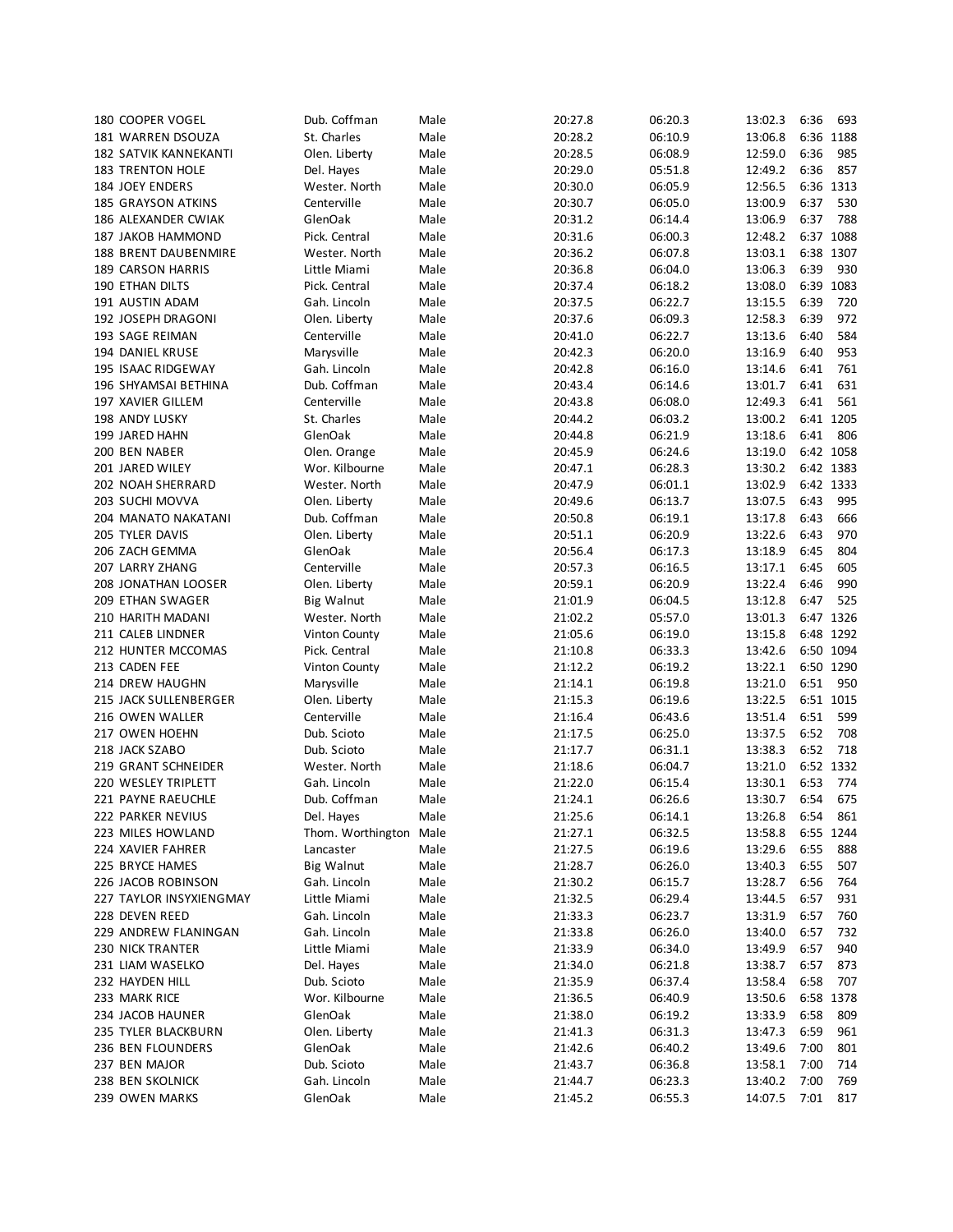| 240 NOAH SAITO             | Del. Hayes             | Male | 21:46.9 | 06:33.7 | 13:48.0 | 7:01 | 864       |
|----------------------------|------------------------|------|---------|---------|---------|------|-----------|
| 241 ISAAC HAYNES           | Pick. Central          | Male | 21:47.3 | 06:32.6 | 13:55.5 |      | 7:01 1089 |
| 242 GAVIN RODE             | Thom. Worthington Male |      | 21:47.8 | 06:52.1 | 14:10.2 |      | 7:01 1265 |
| 243 JOSHUA KIM             | Thom. Worthington Male |      | 21:49.2 | 06:48.2 | 13:50.5 |      | 7:02 1249 |
| 244 BILAL CHAUDHRY         | Wor. Kilbourne         | Male | 21:51.3 | 06:41.3 | 13:52.9 |      | 7:03 1355 |
| 245 JAXON CONIGLIO         | Thom. Worthington Male |      | 21:53.2 | 06:41.6 | 13:59.1 |      | 7:03 1233 |
| 246 DAVID JOHNSON          |                        | Male |         | 06:43.1 | 14:05.9 | 7:04 | 984       |
|                            | Olen. Liberty          |      | 21:57.3 |         |         |      |           |
| 247 BRYCE BINIUS           | GlenOak                | Male | 21:58.2 | 06:39.9 | 13:49.7 | 7:05 | 782       |
| 248 ETHAN BERRY            | Olen. Liberty          | Male | 21:58.5 | 06:14.7 | 13:39.1 | 7:05 | 960       |
| 249 JOSHUA HICKMAN         | Thom. Worthington Male |      | 22:02.1 | 06:27.4 | 13:52.2 |      | 7:06 1241 |
| 250 DILLON HITTLE          | Wester. North          | Male | 22:02.9 | 06:25.6 | 13:49.9 |      | 7:06 1316 |
| 251 JMERE RISBY            | GlenOak                | Male | 22:05.4 | 06:18.9 | 13:50.8 | 7:07 | 831       |
| 252 MATTHEW WATROS         | Pick. North            | Male | 22:05.7 | 06:25.1 | 13:40.7 |      | 7:07 1153 |
| 253 J.J. ZINK              | Wor. Kilbourne         | Male | 22:09.7 | 06:39.0 | 13:58.0 |      | 7:08 1387 |
| 254 CAMERON WARREN         | Olen. Orange           | Male | 22:12.5 | 06:51.9 | 14:17.7 | 7:09 | 1072      |
| 255 LAWRENCE FENG          | Olen. Liberty          | Male | 22:12.9 | 06:42.8 | 14:04.9 | 7:10 | 976       |
| 256 TYLER SILLIMAN         | Thom. Worthington      | Male | 22:13.6 | 06:45.3 | 14:05.5 |      | 7:10 1270 |
| 257 CAIDEN COOLIDGE        | Little Miami           | Male | 22:13.6 | 06:48.4 | 14:19.9 | 7:10 | 926       |
| 258 RYAN WASHBURN          | Wester. North          | Male | 22:15.2 | 06:40.8 | 14:07.9 |      | 7:10 1335 |
| 259 CONSTANTINE VERNEDAKIS |                        | Male | 22:17.7 | 06:53.2 | 14:25.2 |      | 7:11 1104 |
|                            | Pick. Central          |      |         |         |         |      |           |
| 260 WESLEY CRAMER          | Olen. Orange           | Male | 22:18.8 | 06:40.3 | 14:04.7 |      | 7:11 1031 |
| 261 LUKE JETT              | Centerville            | Male | 22:20.3 | 06:46.3 | 14:13.6 | 7:12 | 563       |
| 262 LUCAS GIES             | Dub. Scioto            | Male | 22:27.8 | 06:50.7 | 14:11.4 | 7:14 | 705       |
| 263 THOMAS NEWMAN          | Pick. North            | Male | 22:28.1 | 06:49.8 | 14:22.5 |      | 7:14 1137 |
| <b>264 JUSTIN HOUCK</b>    | Olen. Orange           | Male | 22:28.3 | 06:54.0 | 14:28.8 |      | 7:14 1042 |
| 265 ELI BROWN              | Dub. Scioto            | Male | 22:31.9 | 06:28.8 | 14:07.5 | 7:16 | 700       |
| 266 NATE LEVERING          | Pick. Central          | Male | 22:32.2 | 06:55.4 | 14:26.1 |      | 7:16 1093 |
| 267 SAMEER LATIF           | Dub. Scioto            | Male | 22:33.0 | 06:40.9 | 14:21.2 | 7:16 | 709       |
| 268 NICHOLAS RITCHEY       | Gah. Lincoln           | Male | 22:33.2 | 06:39.5 | 14:10.6 | 7:16 | 763       |
| 269 MASON ARMSTRONG        | Wester. North          | Male | 22:34.8 | 06:53.0 | 14:21.4 |      | 7:17 1301 |
| 270 ADAM HELLMICH          | Pick. North            | Male | 22:35.1 | 06:53.5 | 14:29.6 |      | 7:17 1121 |
| 271 ANDRIAN DAWSON         | Big Walnut             | Male | 22:35.5 | 06:49.0 | 14:26.1 | 7:17 | 504       |
| 272 HENRY ABFALTER         | Dub. Scioto            | Male | 22:36.3 | 06:53.0 | 14:22.5 | 7:17 | 698       |
| 273 RYLAND RASER           | <b>Big Walnut</b>      | Male | 22:36.4 | 06:44.9 | 14:23.1 | 7:17 | 521       |
|                            |                        | Male | 22:37.2 |         | 14:25.7 |      | 7:17 1260 |
| 274 GABRIEL NEWMAN         | Thom. Worthington      |      |         | 06:45.4 |         |      |           |
| 275 GAVIN CROZIER          | Wor. Kilbourne         | Male | 22:38.5 | 06:46.9 | 14:10.3 |      | 7:18 1360 |
| 276 BRANDON WERSTLER       | GlenOak                | Male | 22:42.5 | 06:52.4 | 14:25.5 | 7:19 | 844       |
| 277 JASON FERGUSON         | Pick. North            | Male | 22:45.7 | 06:56.0 | 14:20.3 |      | 7:20 1117 |
| 278 RAJAN CHAKRAVARTHY     | Olen. Liberty          | Male | 22:47.6 | 06:54.7 | 14:33.8 | 7:21 | 965       |
| 279 JAMES VARGO            | Gah. Lincoln           | Male | 22:48.9 | 06:54.9 | 14:23.9 | 7:21 | 776       |
| 280 RISHI DEEPAK           | Olen. Liberty          | Male | 22:49.7 | 06:42.9 | 14:04.6 | 7:21 | 971       |
| 281 LEON REN               | Worth. Christian       | Male | 22:49.8 | 06:47.4 | 14:27.7 |      | 7:21 1342 |
| 282 JACK REQUARTH          | Centerville            | Male | 22:51.4 | 06:57.4 | 14:41.3 | 7:22 | 585       |
| 283 GANEN ROACH            | Dub. Coffman           | Male | 22:53.3 | 06:14.2 | 14:08.2 | 7:23 | 680       |
| 284 ETHAN GIES             | Dub. Scioto            | Male | 22:56.5 | 07:08.3 | 14:53.2 | 7:24 | 704       |
| 285 CARMINE MATTESON       | <b>Vinton County</b>   | Male | 22:57.8 | 07:02.7 | 14:51.0 |      | 7:24 1293 |
| 286 CONNOR ZEIGLER         | Del. Hayes             | Male | 23:04.0 | 06:40.8 | 14:35.3 | 7:26 | 878       |
| 287 CALVIN ADAMS           | Gah. Lincoln           | Male | 23:06.4 | 06:39.3 | 14:26.9 | 7:27 | 721       |
| 288 KONNOR FAIRE           | Thom. Worthington      | Male | 23:12.4 | 06:32.7 | 14:27.2 |      | 7:29 1237 |
|                            |                        |      |         |         |         |      |           |
| 289 DECLAN NEAL            | Centerville            | Male | 23:13.7 | 07:03.8 | 14:45.5 | 7:29 | 577       |
| 290 DANIEL DONOVAN         | Olen. Orange           | Male | 23:22.1 | 06:54.3 | 14:45.9 |      | 7:32 1032 |
| 291 MATTHEW XIE            | Olen. Orange           | Male | 23:22.7 | 06:56.7 | 14:47.6 |      | 7:32 1074 |
| 292 LANDEN SIMCOX          | Lancaster              | Male | 23:45.5 | 06:50.4 | 14:43.2 | 7:39 | 913       |
| 293 SANTI PINZON           | Wor. Kilbourne         | Male | 23:47.6 | 06:54.7 | 14:49.9 |      | 7:40 1377 |
| 294 TYLER CARIDAS          | Del. Hayes             | Male | 24:05.2 | 06:32.4 | 14:31.4 | 7:46 | 848       |
| 295 MITCHELL BAUMAN        | <b>Big Walnut</b>      | Male | 24:08.6 | 06:58.1 | 15:18.0 | 7:47 | 501       |
| 296 JACKSON DIOL           | <b>Big Walnut</b>      | Male | 24:21.0 | 06:55.5 | 15:08.4 | 7:51 | 505       |
| 297 NATE STEDMAN           | Olen. Orange           | Male | 24:26.8 | 07:02.2 | 15:23.3 |      | 7:53 1068 |
| 298 JACOB WASHBURN         | Wester. North          | Male | 24:31.2 | 07:02.8 | 15:24.2 |      | 7:54 1334 |
| 299 EVAN TREMANTE          | Gah. Lincoln           | Male | 24:33.2 | 07:11.6 | 15:38.5 | 7:55 | 773       |